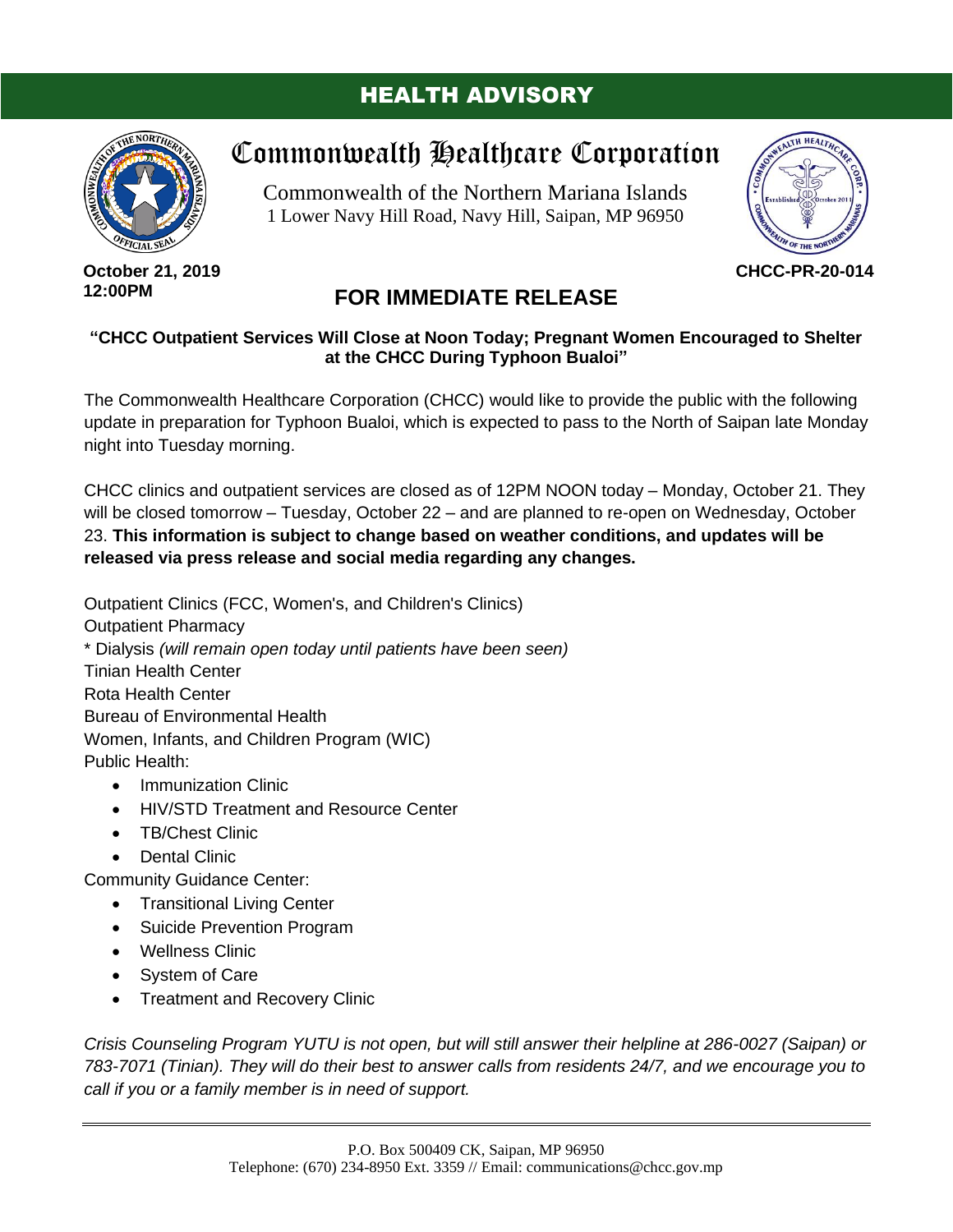Patients are being contacted to reschedule appointments that are affected by these closures.

All other CHCC services and administrative offices are CLOSED pending further updates.

The **CHCC will provide shelter for pregnant women who are at least 32 weeks pregnant or experiencing preterm labor during the typhoon**. Expectant mothers on Saipan are asked to check in at the Labor and Delivery ward of the CHCC, where they will be assessed for either admission or the option to shelter on-site in a designated area. Residents of Tinian and Rota can report to the Tinian and Rota Health Centers respectively.

If you are planning to shelter at the CHCC during the storm, please bring only one family member with at most. We also ask that you please eat a full meal before arriving at the hospital, and bring the following items, if possible, for your convenience and comfort:

- Identification and insurance cards
- Any prescription medications
- Drinking water
- Snacks that do not require refrigeration or heating
- Personal toiletries (toothbrush, soap, lotion, etc.)
- A change of clothing, including undergarments
- A set of newborn's clothing
- Cell phone and phone charger
- Books, tablets, games, and other entertainment to pass the time
- Personal pillows and blankets for additional comfort

Residents with other medical concerns, including those who need medical devices that require electricity, are asked to report to the Aging Office, which has been designated as a shelter for people with medical needs. Call (670) 664-2690 for transportation to designated shelters.

**The CHCC recommends that all residents make sure they have enough of their prescription medications to last at least one week**. This is especially important for people with diabetes, hypertension, or uncontrolled asthma. Store your medications in a water-proof container, and take them with you to wherever you are sheltering from the storm.

For weather updates and information on typhoon preparedness please visit:

NOAA National Hurricane Center: [www.nhc.noaa.gov/prepare/ready.php](http://www.nhc.noaa.gov/prepare/ready.php?fbclid=IwAR3UvR_j6C1qMp0pUW3BUma963v0pw9EiBsm7uwmECXq634IXnTYiamgosI) US National Weather Service Guam Facebook: [www.facebook.com/NWSGuam](https://www.facebook.com/NWSGuam/?__tn__=K-R&eid=ARCXo5U-WuT5Svp9IwkooWya2LazRg6LLmVS9K2tY0AetilBEO0dDopQY_CiAP_77gsXf9XazaHdVjwD&fref=mentions&__xts__%5B0%5D=68.ARCpYrS3XMMmNrOUMhxvPO3RRgEj8nXj-74kDDeyPJ0mft5H2N6xcsW29a_tBm5zAb0HTx2LU1DD30nfovOnddmcHMtsrlzdpBFcIMqcw3OGRKoOgIT9-uGii-XmhQ-rMv6NW7EPfszxORs0IUo6oi8P3i0PIIQXguv-8vbFPEfwyz3GK9PBrDan1bfiPCTvtzVf1ggzro7HJy3pdezCUTC7mj7wD8yK8S64gizmFgL39Zs3MO7mKWHDXuciN0mCVCjsGDSz-6J7ZKVXo4vQAsz9cp005gvDqWmId9qC0uLjKiR5HbtK9rbDEJUvAPRknNgO_q6LvV0QkvfTqqj3fzM) National Weather Service Guam Website:<http://www.prh.noaa.gov/guam> CNMI EOC State Warning Point Facebook:<https://www.facebook.com/cnmieocswp> CNMI Homeland Security and Emergency Management Agency: [www.cnmihsem.gov.mp](http://www.cnmihsem.gov.mp/?fbclid=IwAR0XzpQQd3tvScRlvkzBpPbgTFjHH4mdvOsOqbl1wDvB9FPgvtxvNHQmlOw) CNMI Joint Information Center Facebook:<https://www.facebook.com/JICNMI> CNMI Office of the Governor Facebook:<https://www.facebook.com/CNMIGov>